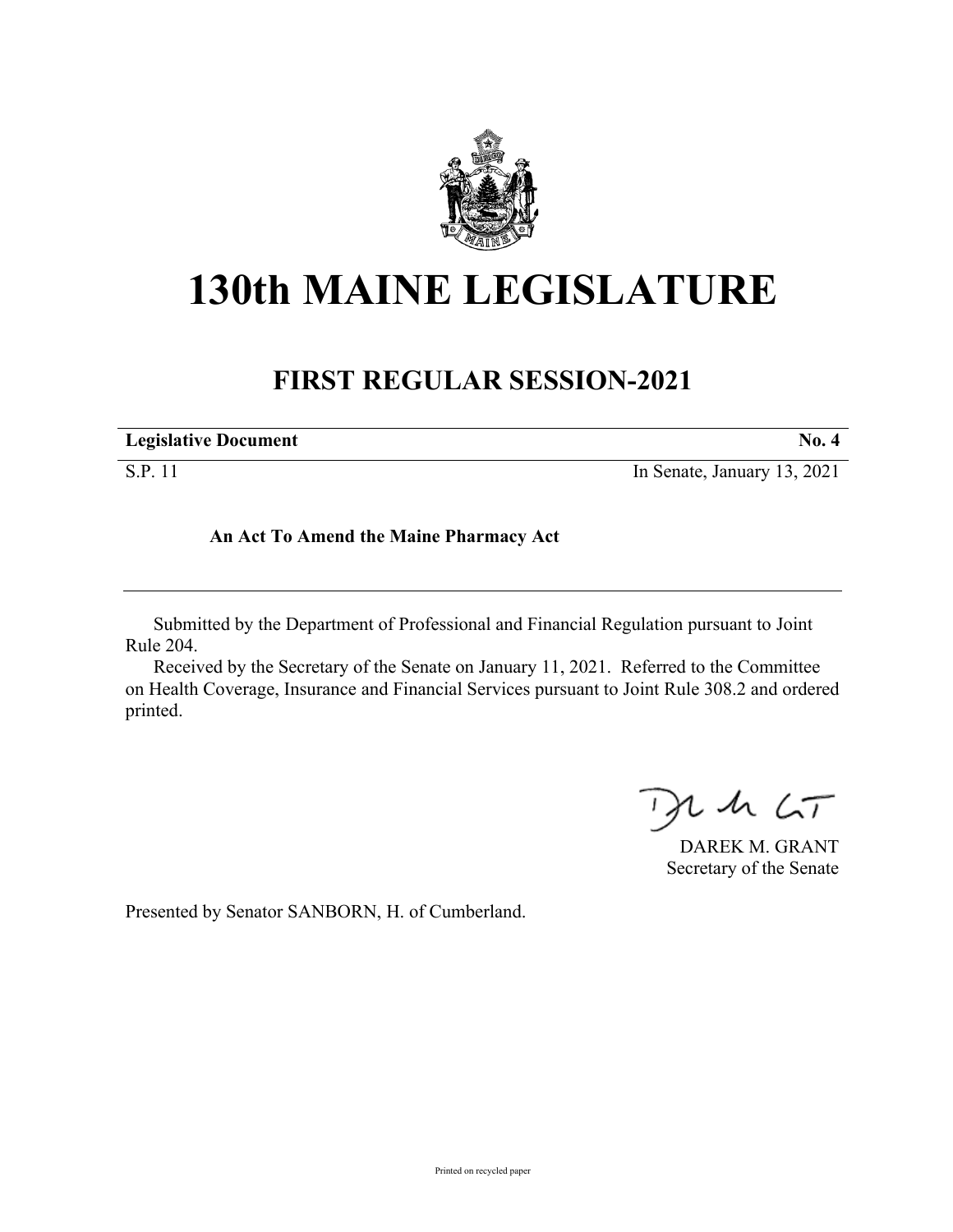| 1  | Be it enacted by the People of the State of Maine as follows:                               |
|----|---------------------------------------------------------------------------------------------|
| 2  | Sec. 1. 32 MRSA §13702-A, sub-§23, as enacted by PL 2007, c. 402, Pt. DD, §2,               |
| 3  | is amended to read:                                                                         |
| 4  | 23. Pharmacist in charge. "Pharmacist in charge" means the a pharmacist who is              |
| 5  | responsible for the licensing of the accepts responsibility for the operation of a licensed |
| 6  | pharmacy in conformance with applicable laws.                                               |
| 7  | Sec. 2. 32 MRSA §13721, sub-§1, ¶A, as enacted by PL 1987, c. 710, §5, is                   |
| 8  | amended to read:                                                                            |
| 9  | A. The licensing by examination or by reciprocity endorsement of applicants who are         |
| 10 | qualified to engage in the practice of pharmacy under this Act;                             |
| 11 | Sec. 3. 32 MRSA §13732, sub-§1, ¶C, as enacted by PL 1987, c. 710, §5, is                   |
| 12 | repealed.                                                                                   |
| 13 | Sec. 4. 32 MRSA §13733, as amended by PL 2007, c. 402, Pt. DD, §14, is repealed.            |
| 14 | Sec. 5. 32 MRSA §13733-A is enacted to read:                                                |
| 15 | §13733-A. Licensure by endorsement                                                          |
| 16 | <b>1. Requirements.</b> To obtain a license as a pharmacist by endorsement, an applicant    |
| 17 | for licensure must:                                                                         |
| 18 | A. Have submitted an application as prescribed by the board together with the fee as        |
| 19 | set under section 13724;                                                                    |
| 20 | B. Have attained 21 years of age; and                                                       |
| 21 | C. Present proof of:                                                                        |
| 22 | (1) Having a valid license or authorization to practice as a pharmacist from another        |
| 23 | state or other jurisdiction of the United States as long as no cause exists for denial      |
| 24 | of a license under section 13742-A;                                                         |
| 25 | (2) Having a valid license or authorization to practice as a pharmacist in another          |
| 26 | country that maintains professional standards that are equivalent to or higher than         |
| 27 | those in this chapter, as long as no cause exists for denial of a license under section     |
| 28 | 13742-A. The board may require the applicant to pass an examination required by             |
| 29 | the board in rule; or                                                                       |
| 30 | (3) Having met educational, experience and examination requirements that are                |
| 31 | equivalent to or higher than the requirements set by this chapter, as long as no cause      |
| 32 | exists for denial of a license under section 13742-A. The board may require the             |
| 33 | applicant to pass an examination required by the board in rule.                             |
| 34 | <b>2.</b> Exception. If an otherwise qualified applicant for licensure by endorsement has   |
| 35 | had a license suspended, revoked, cancelled or otherwise restricted for any reason, the     |
| 36 | board may assess the prior disciplinary event and, in its discretion, issue the license.    |
| 37 | Sec. 6. 32 MRSA §13752, sub-§2, ¶C, as amended by PL 2007, c. 402, Pt. DD,                  |
| 38 | §24, is further amended to read:                                                            |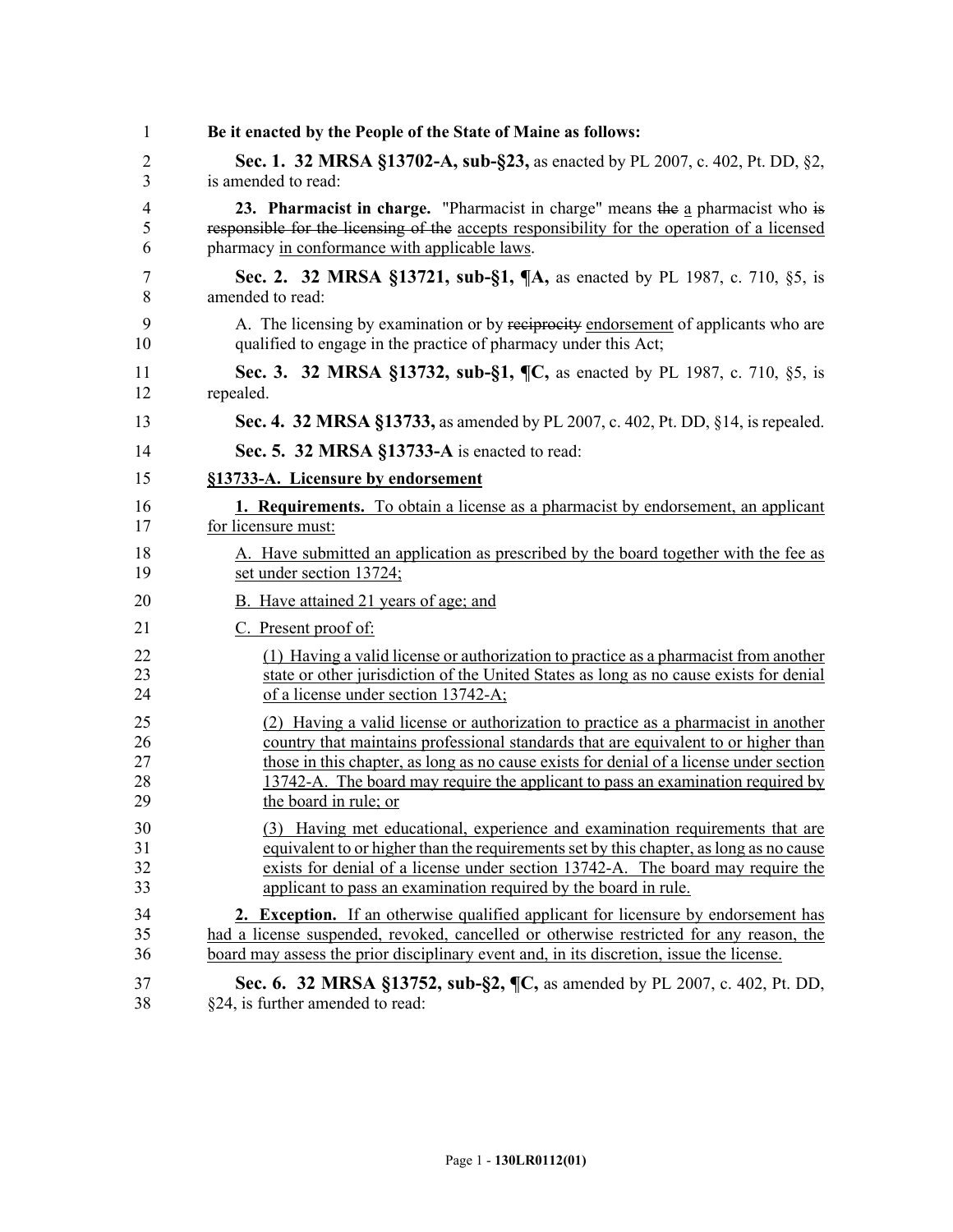| $\mathbf{1}$        | C. Identity of the pharmacist licensed to practice in the State who will be the                                                                                                           |
|---------------------|-------------------------------------------------------------------------------------------------------------------------------------------------------------------------------------------|
| $\overline{2}$<br>3 | pharmacist in charge of the pharmacy, when one is required by this chapter, and such<br>further information as the board may determine necessary. The board shall adopt rules             |
| $\overline{4}$      | identifying the duties and responsibilities of the pharmacist in charge, which must                                                                                                       |
| 5                   | include, at a minimum, responsibility for ensuring the pharmacy's compliance with all                                                                                                     |
| 6                   | state and federal laws, rules and regulations pertaining to the practice of pharmacy, the                                                                                                 |
| $\overline{7}$      | distribution of drugs by the pharmacy and the licensure of pharmacy personnel. A                                                                                                          |
| 8                   | pharmacist may be the pharmacist in charge for only one pharmacy, except upon the                                                                                                         |
| 9                   | pharmacist applying for and receiving written authorization from as otherwise                                                                                                             |
| 10<br>11            | determined by the board by rule. The position of pharmacist in charge may not be held<br>by a qualified assistant pharmacist; and                                                         |
|                     |                                                                                                                                                                                           |
| 12<br>13            | Sec. 7. 32 MRSA §13752, sub-§2, ¶D, as enacted by PL 1999, c. 130, §11, is<br>amended to read:                                                                                            |
| 14                  | D. A certification Attestation by the pharmacist identified as the pharmacist in charge                                                                                                   |
| 15<br>16            | that the pharmacist has read and understands the requirements and duties of a<br>pharmacist in charge set forth in board rules.                                                           |
|                     |                                                                                                                                                                                           |
| 17<br>18            | Sec. 8. 32 MRSA §13753, sub-§1, as amended by PL 2007, c. 402, Pt. DD, §26,<br>is further amended to read:                                                                                |
| 19                  | <b>1. Changes.</b> All licensed pharmacies shall report to the board, by mail $\Theta$ <sub>1</sub> fax or                                                                                |
| 20                  | electronic communication as accepted by the board, the occurrence of any of the following                                                                                                 |
| 21                  | changes:                                                                                                                                                                                  |
| 22<br>23            | A. Permanent closing, which requires 44 10 calendar days' prior notice to the public<br>and to the board;                                                                                 |
| 24                  | B. Change of ownership, which requires $\frac{7}{2}$ 10 calendar days' prior notice to the board;                                                                                         |
| 25<br>26            | C. Change of pharmacist, in charge which requires notice no later than $7\overline{10}$ calendar<br>days after the change; and                                                            |
| 27                  | D. Any other matters and occurrences as the board may require by rule.                                                                                                                    |
| 28<br>29            | <b>Sec. 9. 32 MRSA §13833, first <math>\P</math></b> , as amended by PL 2011, c. 577, §6, is further<br>amended to read:                                                                  |
| 30                  | The $\underline{A}$ pharmacist shall administer drugs and vaccines in compliance with a treatment                                                                                         |
| 31                  | protocol established by a practitioner authorized under the laws of this State to order                                                                                                   |
| 32                  | administration of those drugs and vaccines approved by the board. A copy of the original                                                                                                  |
| 33                  | treatment protocol must be submitted to the board and any subsequent revisions to the                                                                                                     |
| 34                  | treatment protocol must be kept on the premises of the pharmacy and be available to the                                                                                                   |
| 35<br>36            | board or the board's representative upon request. At a minimum the treatment protocol<br>must include:                                                                                    |
|                     |                                                                                                                                                                                           |
| 37                  | Sec. 10. 32 MRSA §13835, sub-§1, as amended by PL 2011, c. 577, §8, is further                                                                                                            |
| 38                  | amended to read:                                                                                                                                                                          |
| 39<br>40            | 1. Criteria. Criteria for the operation of a vaccine administration clinic inside, outside<br>or off the premises of a retail pharmacy, rural health clinic or free clinic licensed under |
| 41                  | section 13751. The rules must require one-time board approval of the plan of operation for                                                                                                |